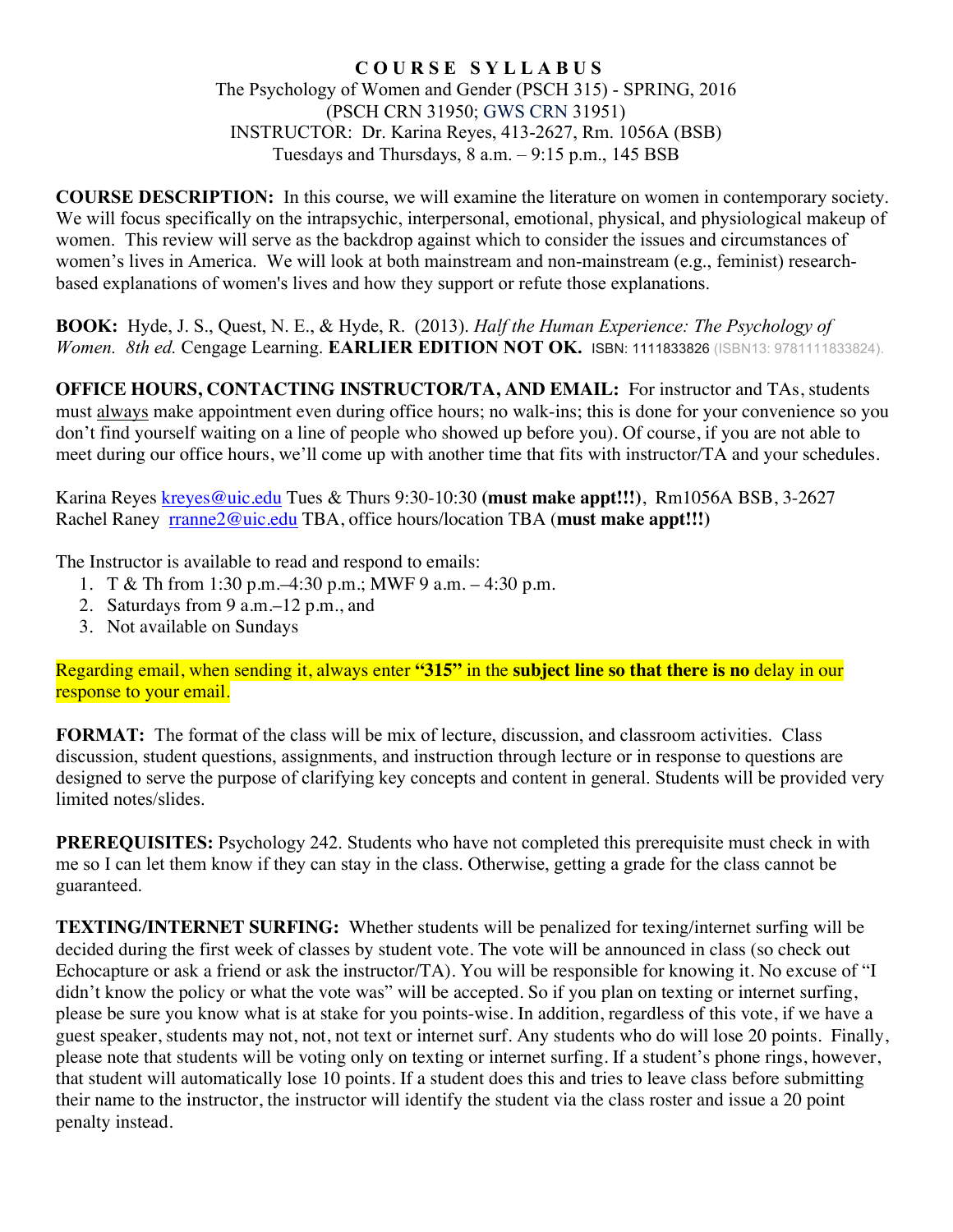# **COURSE REQUIREMENTS & ASSIGNMENTS:**

Grades will be determined by students' cumulative point total on the exams and paper assignment. Extra credit will be added to this total for a final grade.

- 1. *Exams (each is ESTIMATED to be worth 100 points; Total=300).* Students will take 3 exams with points for each possibly varying depending on how much content we are able to cover by the time of each exam. Exam 1 will include syllabus questions. Regarding exams:
	- a. Exams will be non-cumulative;
	- b. Exams will consist entirely or mainly of multiple choice questions; there may be short answer questions. Whatever the format of exams 1 and 2, exam 3 will be only multiple choice;
	- c. Exam content will be based on readings **and** lecture material, some of which may not be in book;
	- d. Exams will **NOT** be available for make-up unless there has been some catastrophe (e.g., serious illness/death in family) that can be documented (e.g., doctor note, police report of accident). In such a case, Dr. Reyes must be contacted **before the exam, on the day of the exam, or no more than 1 day (24 hours) after the exam**. Persons who do not contact Dr. Reyes in this time frame will not be allowed to make up the missed exam.
	- e. Cell phone use (e.g., ringing/talking/texting) during an exam or any time= minus 10 points.

### 2. *Assignment: Textbook Activity/Paper (100 points).*

- a. The details and format of the assignment will be discussed in class in the  $1<sup>st</sup>$  week. A grading rubric for the specific sections of the paper is provided at the end of this syllabus so that students can know what is expected. Students must attach this grading rubric at the end of their paper. The paper is due electronically on SafeAssignment no later than **5 minutes before class** as indicated on the **Table below titled,** "**Psychology 315 Topic Schedule.**" Safe Assignment submissions not received by the due date will lose 10 points per day late beginning one minute after the day and time due. Please, please, please be careful when submitting your assignment. You do not want to submit the wrong copy because that is the copy that will be graded.
- b. The assignment involves developing a proposal, in which you describe a study that you would do if you were actually going to carry one out. You will not be carrying out the activity! For your paper, you will choose one of the two activities that are below and are described in your book on the indicated pages.

|     | <b>Page</b>   Activity           |
|-----|----------------------------------|
|     | Beliefs about gender differences |
| 265 | Gender differences in sexuality  |

Your paper will consist of the following parts: 1) Title Page 2) Abstract, 2) Introduction, 3) Method, and 4) References, all together adding up to 7-8 pages. You must use APA style in writing the paper. Here is a website for APA

formatting: https://owl.english.purdue.edu/owl/resource/560/01/ and here is a website about reference formatting, see: https://owl.english.purdue.edu/owl/resource/560/06/. Students are welcome to see the instructor and/or TA(s) for guidance on how to prepare their assignment. A breakdown of the parts of the paper, approximate page length of each section, and the points per section follow below.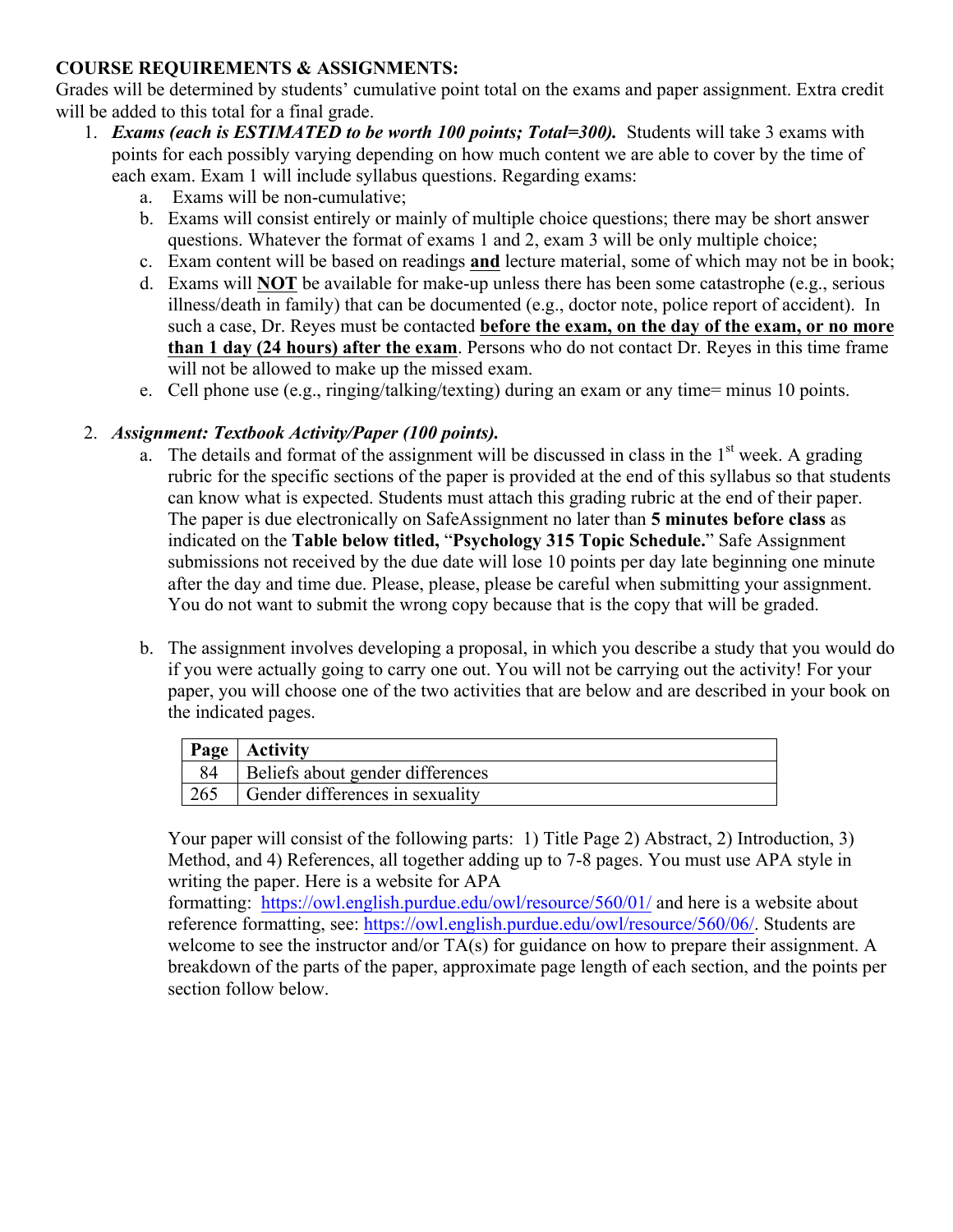#### *Parts 1 & 2 (15 pts) Title Page (1 page, 5 pts) and Abstract (1 page, 10 pts) These pages count toward your page requirement*

From Grading rubric breakdown of points for abstract:

2 points for formatting (i.e., does your formatting follow the sample paper on the Purdue Owl website EXACTLY)

4 points for clarity (i.e., would someone who didn't know anything about psych 315 understand what you mean?)

4 points for completeness (i.e., did you cover the main ideas from your introduction and methods, including your hypothesis with some justification/support for this hypothesis?)

#### *Part 3 (45 points)*

#### *Introduction*

### *(Approx. length of Part 3: 3-4 pages)*

*At least 4 references for this section.*

Once you have chosen your activity and the specific instructions for how to carry it out, you will conduct a literature review on the topic that your activity is about (actual studies!). A literature review is where you examine research that has been done on the topic and you discuss what it says. For example, let's say that you picked the "Beliefs about gender differences" activity. In reviewing that literature, you may read about one study that says that men and women hold different beliefs about gender differences. Another study might say that there are no gender differences regarding beliefs about gender differences. Then, you will come up with your own way of carrying out the same activity from the book, taking into account what you have learned from your literature review. For example, following from the example above, you might say that the difference in findings for the two studies could be due to the fact that the studies used different kinds of samples—maybe only younger participants in one study and maybe older ones in the other study. Knowing this, you will propose a way to conduct the same book activity, but you would use more than just one age group. You would then predict (hypotheses) how your hypothetical study would turn out differently if you did it your way, again, based on what you learned about the men and women in the example above.

From Grading rubric breakdown of points for this section:

10 points for five correct citations (i.e., you cited everything that needed citing using APA format) 15 points for clarity

Ask yourself:

- 1. Would someone who didn't know anything about psych 315 understand what you mean?
- 2. Do all your sentences make sense when you read them aloud?
- 3. Am I explaining all the words I am using to the reader to show that I understand all the concepts I am talking about?

15 points for completeness

Ask yourself:

- 1. Am I explaining every theory that I am presenting completely?
- 2. Am I explaining what happened in every study I discuss in my paper (including what their methods were and exactly what they found)
- 3. Do I have a full argument about why it would be important and/or interesting to run this study?
- 4. Do I have a hypothesis about EVERY item in the study?
- 5. Is this hypothesis supported with evidence from the literature?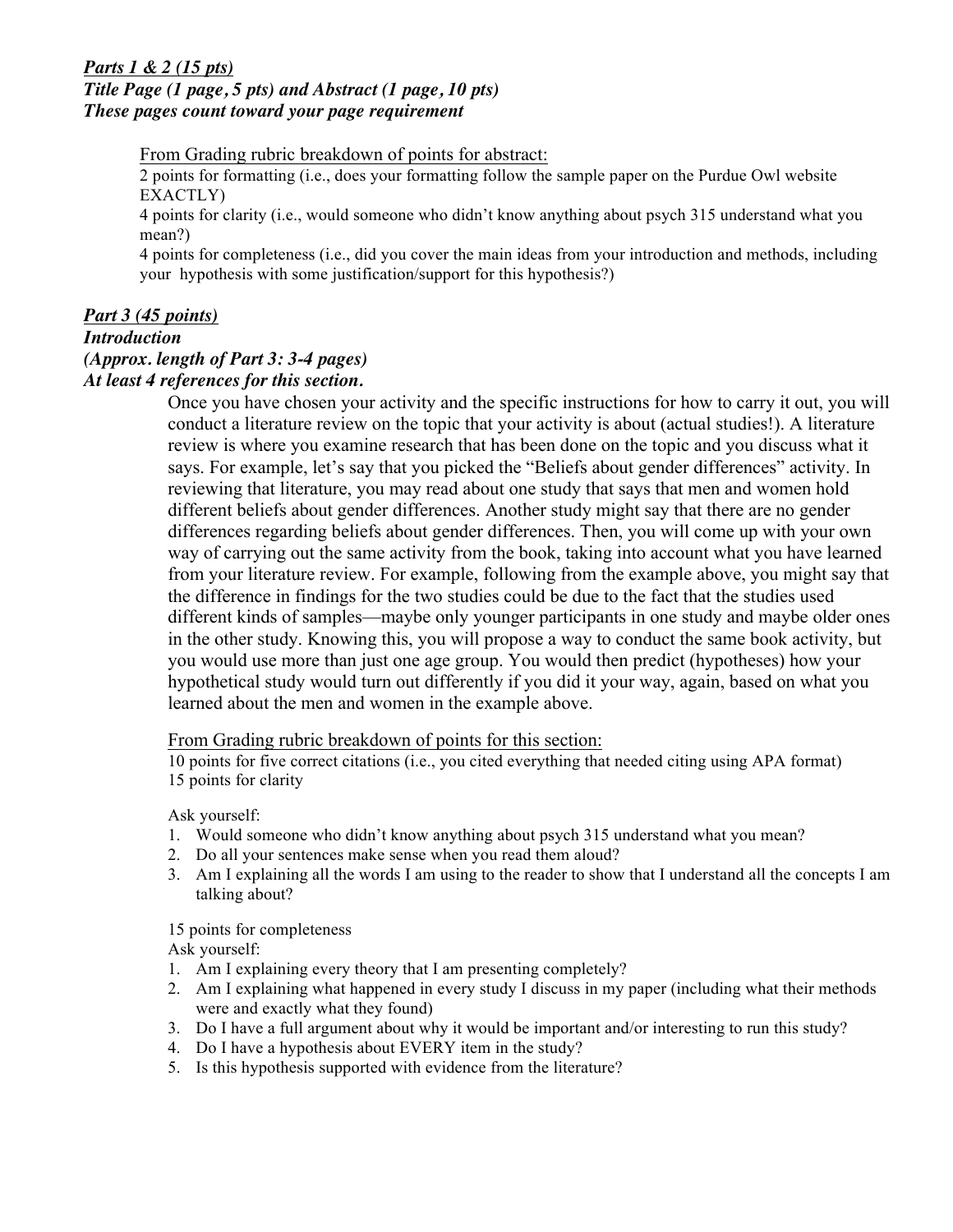5 points for organization/formatting Ask yourself:

- 1. Does my paper look like the sample paper on the Purdue Owl website?
- 2. Do my paragraphs "hang together" in that each paragraph introduces new information that covers one main coherent point?

### *Part 4 (35 pts)*

### *Method (Approx. length of Part 4: 2 pages)*

### *Total of 2 references for this section.*

In this section, you will describe specifically how you would conduct your hypothetical study. It will be based on what you learn in your Introduction. You have to include such subsections as: a) participants where you describe who they would be (e.g., 75 college females from diverse racial/ethnic and sociodemographic backgrounds, b) procedures in which you describe exactly how you would conduct the study (e.g., participants will complete two different questionnaires, but at different points of the study; in addition, data collection will be done with men and women separately); measures, in which you describe what data you will collect (e.g., a 20-item questionnaire that uses a 5=point response scale from 1=strongly disagree to 5=strongly agree), an interview); in the measures section you would include some samples items from your measure but not all).

From Grading rubric breakdown of points for this section:

15 points for clarity

Ask yourself:

- 1. Would someone who didn't know anything about psych 315 understand what I mean?
- 2. Do all my sentences make sense when you read them aloud?
- 3. Am I explaining all the words I am using to the reader to show that I understand all the concepts I am talking about?

15 points for completeness Ask yourself:

- 1. Am I covering all the subheadings with a lot of detail (participants, measures, procedure)
- 2. Am I explaining every step of the experiment I am proposing?

5 points for organization/formatting Ask yourself:

- 1. Does my paper look like the sample paper on the Purdue Owl website?
- 2. Do my paragraphs "hang together" in that each paragraph introduces new information that covers one main coherent point?

### *Part 5 (5 pts., see grading rubric for explanation)*

### *Reference Page*

*(Approx. length of Part 5: 1 or more pages depending on number of references, but at least the 6 required references but you could have more)*

*Part 6 There is nothing you have to do for this section. It is simply an Additional Grading section in which penalties are assigned for problems with any of the technical requirements of the paper (see grading rubric at end of syllabus).*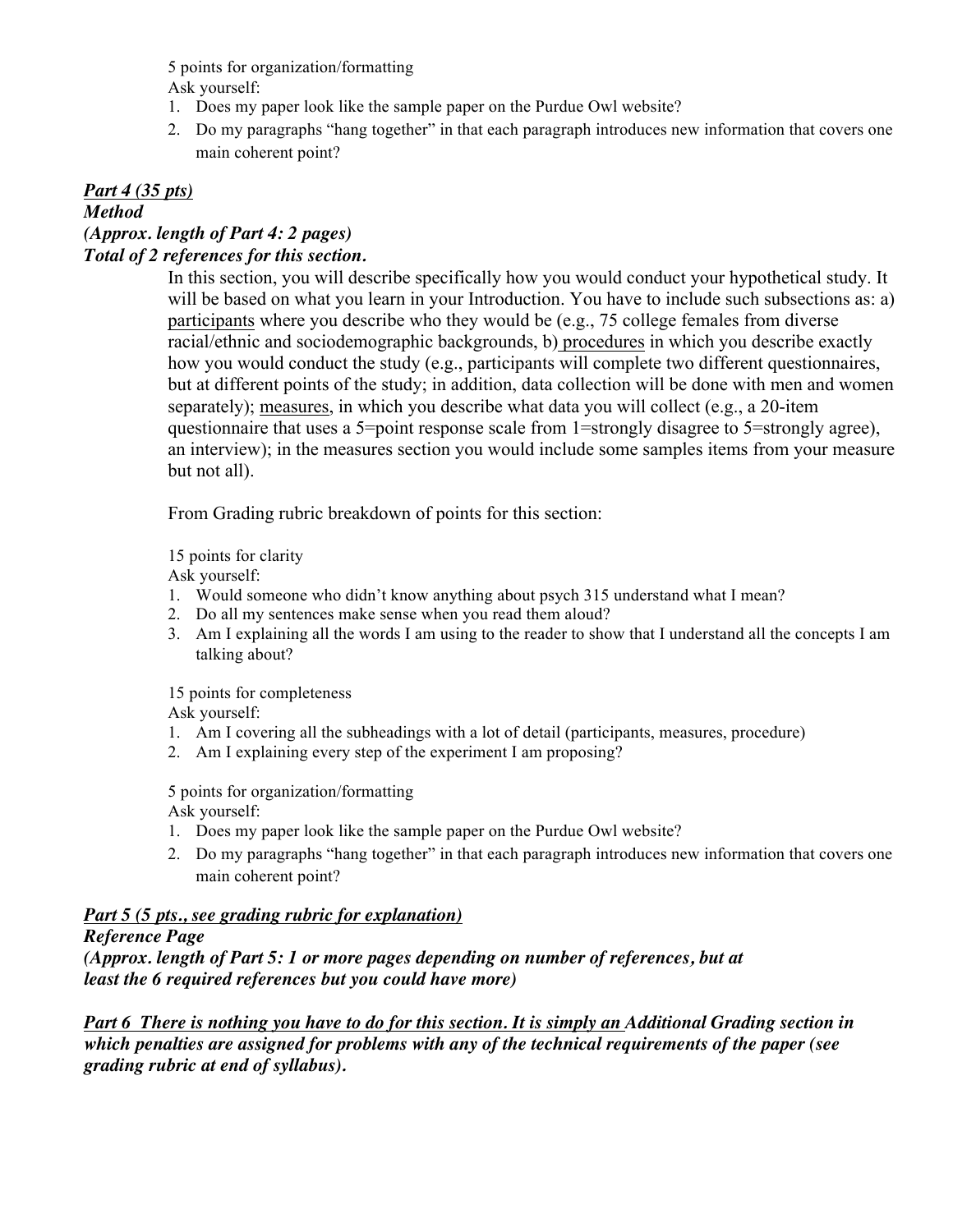### **PAPER ASSIGNMENT CHECKLIST (***SO* **IMPORTANT):**

- a. Must be submitted only in electronic form through Safe Assignment, a plagiarism detection system (see Blackboard, "General information" under "Assignments"). Safe Assignment searches to see if any parts of your work were copied from other sources and creates a record of exactly when your work was submitted. While it is a good tool, it is not foolproof. If you run into trouble getting something to upload into Safe Assignment, immediately send it as an attachment to your TAs and to me. That proves that you had it completed on time. After you have done that, arrange to get help from your TAs to get the work accepted through Safe Assignment. Please note that the re-use of papers or parts of papers that a student has completed in other classes will not be accepted for this class. The content from these previous works will not be graded as part of the assignment for this course. That is, if 6 paragraphs are used in the current assignment that the student used in a paper from a previous class, these will not be considered in grading the current assignment.
- b. Is due via SafeAssignment on the date indicated on the Class Schedule. Safe Assignment submissions not received by the due date will lose 10 minutes per day late beginning one minute after the day and time due as indicated on **Table 1, PSYCHOLOGY 315 TOPIC SCHEDULE** below. Please, please, please be careful when submitting your assignment. You do not want to submit the wrong copy because that is the copy that will be graded. If you decide to submit a different copy than the incorrectly submitted one, you will lose points for however long it takes you to submit the correct version, counting from the date and time due.
- c. \_\_\_\_\_\_\_ As with exam make-ups, only some catastrophic event will exempt a student from these rules. Printer breakdowns, for example, do not count as catastrophic given that advanced planning can prevent such things from happening. The reason (e.g., serious illness, car accident, death of a family member) and proof (e.g., physician's note, police report) for the lateness must be furnished immediately upon realizing that you won't be able to turn your paper in on time—that means no later than the day that the paper is due.
- d. Must include a cover page
- e. Must be written in APA style; You must use APA style in writing the paper. Here's a website for APA formatting: https://owl.english.purdue.edu/owl/resource/560/01/
- f. \_\_\_\_\_\_\_Margins: 1 inch at top, 1 inch at bottom, 1 inch on right, 1 inch on left.
- g. \_\_\_\_\_\_\_Must use psychological, medical, education, and/or health journals as references; **NOT** books, magazines, Wikipedia, or any electronic references. To help you, following is a link that will connect you to a 3-minute video that will briefly describe the difference between popular and scholarly sources: http://www.library.vanderbilt.edu/peabody/tutorials/scholarlyfree/.
- h. Must cite the sources that are used and must use APA style in doing so. Here are a couple of links on how to correctly cite sources in APA format: http://www.lib.berkeley.edu/instruct/guides/apastyle.pdf; https://owl.english.purdue.edu/owl/resource/560/01/ and here is a website about reference formatting, see: https://owl.english.purdue.edu/owl/resource/560/06/.
- i. Must use references that are no more than 20 years old.
- j. \_\_\_\_\_\_\_Must adhere to the page limits indicated in the assignment description.
- k. Must not put your name on the paper assignment.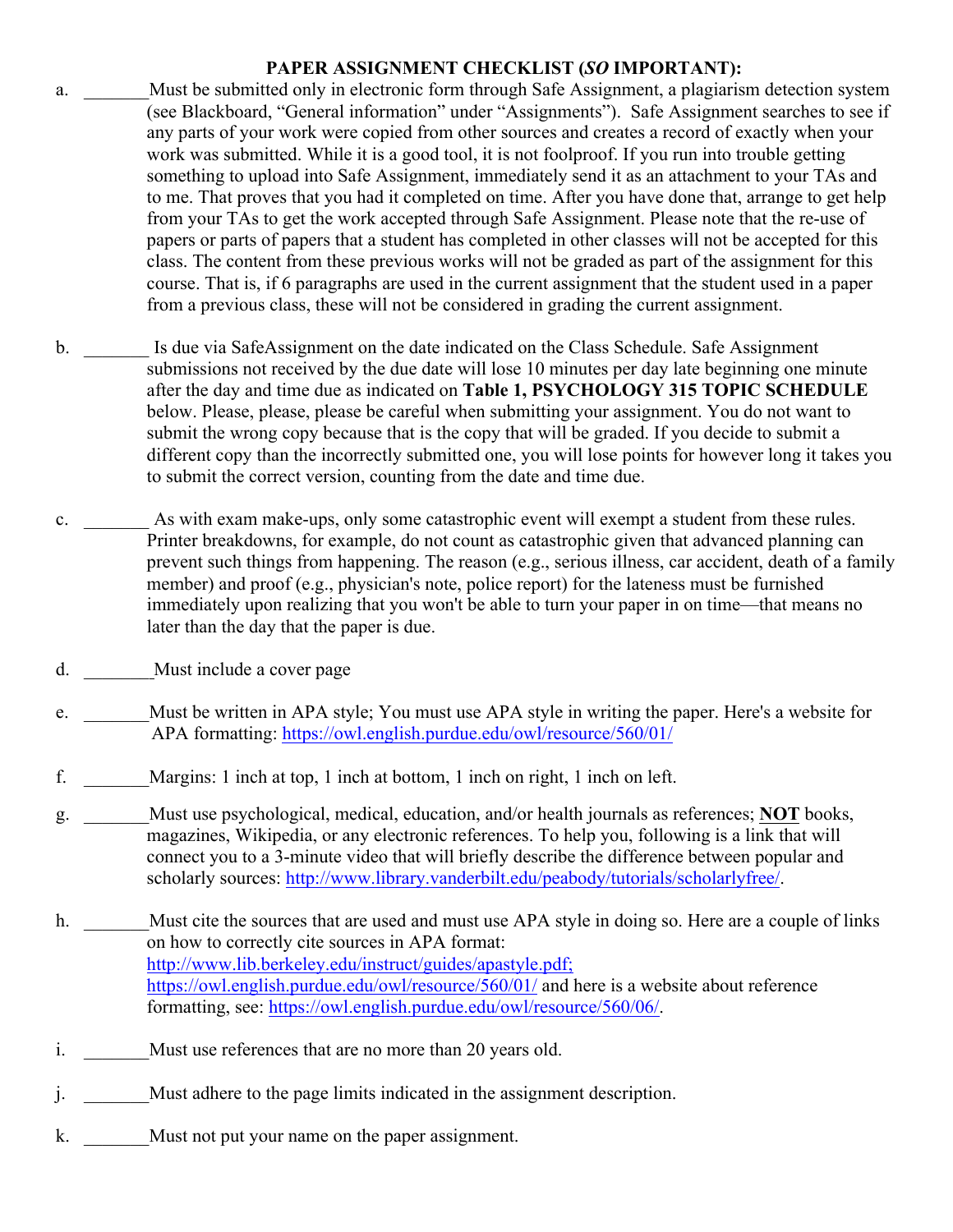l. \_\_\_\_\_\_\_Must not violate any of UIC's Guidelines of Academic Integrity as described in the UIC Student Handbook and the UIC Undergraduate Catalog (http://www.uic.edu/ucat/catalog/GR.shtml#qa) in the preparation and completion of this assignment. Violation of these guidelines, that is, committing academic dishonesty will not be tolerated and will be subject to consequences as outlined in the Student Disciplinary Policy. Within the context of the class, aside from any sanction the University might impose, the student who violates the Guidelines of Academic Integrity will automatically fail the assignment and the class. The most common problem of academic dishonesty in the preparation of assignments is cheating by plagiarizing or using non-original works (e.g., like using the same paper or parts of that paper for two classes or using someone else's paper). You are responsible for knowing what plagiarism is and avoiding it. According to UIC's policy "plagiarism is the act of taking the words, ideas, or research of another person and putting them forward without citation as if they were your own." But, in addition, because you are supposed to follow APA style in your paper assignment for this class, you must also follow APA's policy on plagiarism. The following link provides an excerpt from the P*ublication manual of the American Psychological Association* that describes this policy:

> https://docs.google.com/document/d/1nq6KIhBwrzOW3oDqrTuejWLSAL\_hiE4BsI-M00HyXRs/edit. Please note that this policy includes limits to the re-use of any previous paper you've written as "self-plagiarism." Please read the policy carefully so you understand it.

**FILMS/GUEST SPEAKERS.** This class deals with many sensitive issues, such as sexual assault, domestic violence, and sexual harassment, to name just a few. I sometimes show films or bring in speakers on these topics, whose content may be distressing for some students. For such films, I will alert the class and provide a description of the class so students can decide if they feel comfortable enough to attend. If a student decides not to attend for these reasons, the student needs to inform me (details are not necessary), though, so that I can excuse people from the class.

*EXTRA CREDIT:* There will be extra credit points offered on exams ranging from 10-20 points. In addition, there are likely to be EC opportunities offered in class.

# *GRADING.*

- 1. If students have an issue with their grade on the paper assignment, they must contact the TA who graded your paper within *no more than* 3 days from the date that the paper is returned. If the student is not satisfied with the response from the TA, the student then has 1 day from the time that they meet with the TA to contact the instructor for a meeting. In the case of exams, students have 3 days from when the exams are returned to challenge or question any grading.
- 2. Prior to a meeting with either the TA and/or the instructor, the student must submit a one-paragraph email explaining what he/she thinks is the problem with the grading of the exam/assignment and bring to meeting.
- 3. Students must attend this meeting with a copy of their email and with the parts of the exam/assignment that are in question highlighted

Regarding the final course grade, sometimes students are disappointed with grades they earn on course requirements and ask if "there is anything I [the student] can do" to bring up their grade, for example, to re-do a portion of a paper or re-do one of the exam questions. Students will get the grade dictated by the point total of exam points and paper assignment points. Students' grades will be raised to the next highest grade ONLY if students are within  $\frac{1}{2}$  point—not a  $\frac{1}{2}$  percentage point, which is something different—from the next highest letter grade. This means that if you are 6/10 or 7/10 from the next highest grade, your grade will not be raised.

*ACCOMMODATIONS FOR DISABILITIES.* Consistent with UIC policy, I will make accommodations for disabilities as indicated by the Disability Resource Center. In keeping with the university policy: "Students with disabilities must provide the instructor in writing the need for accommodations and what they are. Those who require accommodations for access and participation in this course must be registered with the Disability Resource Center." Please contact ODS at 312/413-2183 (voice) or 312/413-0123 (TTY)."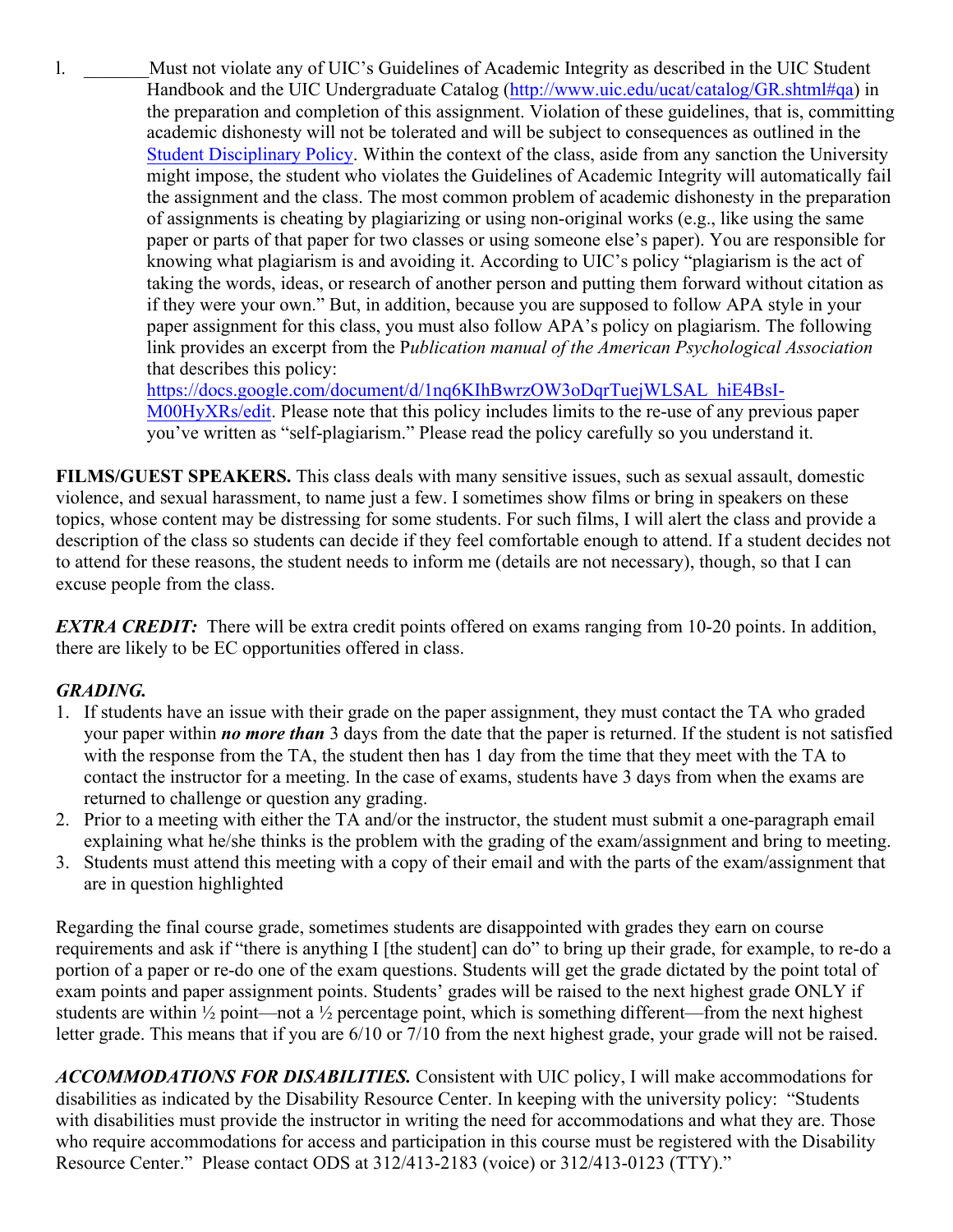|                         | <b>Week</b>    | <b>Date</b>           | <b>Topic</b>                                                                                                                 | Ch             |
|-------------------------|----------------|-----------------------|------------------------------------------------------------------------------------------------------------------------------|----------------|
| $\mathbf{1}$            | T, Th          | $1 - 12$              | Introduction                                                                                                                 | $\mathbf{1}$   |
|                         |                | $1 - 14$              | <b>Discussion of Paper</b>                                                                                                   |                |
|                         | 2 T, Th        | $1-19,1-$<br>21       | <b>Theoretical Perspectives</b>                                                                                              | $\overline{2}$ |
|                         | 3T, Th         | $1-26, 1-$<br>28      | <b>Theoretical Perspectives</b>                                                                                              | $\overline{2}$ |
|                         | $4T$ , Th      | $2-2, 2-\overline{4}$ | From Infancy to Old Age                                                                                                      | 10             |
| $\overline{\mathbf{5}}$ | T              | $2-9$                 | From Infancy to Old Age                                                                                                      | $\overline{7}$ |
|                         |                |                       | 30 minutes of class are reserved for a Study Session                                                                         |                |
|                         |                |                       | <b>OPTIONAL:</b> By 4:30 today, students can submit paper drafts to                                                          |                |
|                         |                |                       | the TAs (via email to only one of the TAs, for feedback;                                                                     |                |
|                         |                |                       | papers will be emailed back by no later than Th of week 6)                                                                   |                |
|                         | Th             | $2 - 11$              | <b>EXAM1</b>                                                                                                                 |                |
| 6                       | M              | $2 - 15$              | <b>OPTIONAL: Safeassignment link (link is called "Self-Check"</b>                                                            |                |
|                         |                |                       | SafeAssignment submission") for students to get a preliminary                                                                |                |
|                         |                |                       | check on plagiarism percentage is available at 9 a.m. today                                                                  |                |
|                         | $\overline{T}$ | $2-16$                | From Infancy to Old Age                                                                                                      | $\overline{7}$ |
|                         | Th             | $2 - 18$              | Women's Biological Influences                                                                                                | 10             |
|                         |                |                       | Paper drafts are returned to students who submitted one in wk 5                                                              |                |
| $\overline{7}$          | $\mathbf T$    | $2 - 23$              | Women's Biological Influences                                                                                                | 10             |
|                         | W              | $2 - 24$              | 1. Self-check SafeAssignment link unavailable today at 6 p.m.<br>2. 'Final paper submission' link available today at 6:01 pm |                |
|                         | Th             | $2 - 25$              | Women's Health Issues                                                                                                        | 11             |
|                         |                |                       | Speaker: Scout Bratt                                                                                                         |                |
|                         |                |                       | Outreach and Education Director                                                                                              |                |
|                         |                |                       | Chicago Women's Health Center                                                                                                |                |
|                         |                |                       | 1025 W. Sunnyside Ave., Suite 201                                                                                            |                |
|                         |                |                       | Chicago, IL 60640                                                                                                            |                |
|                         |                |                       | $(773)$ 935-6126 x230                                                                                                        |                |
|                         |                |                       | <b>PAPER DUE TODAY by 10:55am on Final Paper SA link</b>                                                                     |                |
|                         |                |                       | Late SA site opens at 10:56 a.m. today                                                                                       |                |
|                         |                |                       | <b>DO NOT SUBMIT A HARD COPY!</b>                                                                                            |                |
|                         |                |                       | -10pts for submissions starting at 10:56 and through 11:59 p.m.                                                              |                |
|                         |                |                       | -10pts each late day after begins at 12 a.m. & ends at 11:59 p.m.                                                            |                |
|                         |                |                       | late points are also calculated for weekends because submissions are                                                         |                |
|                         |                |                       | electronic and can therefore be made during non-school days/times                                                            |                |
| 8                       | T              | $3 - 2$               | Women's Health Issues                                                                                                        | 11             |
|                         | Th             | $3-4$                 | Women's Mental Health Issues                                                                                                 | 15             |
| 9                       | T              | $3-9$                 | Women's Mental Health Issues                                                                                                 | 15             |
|                         | Th             | $3 - 11$              | Gender & Emotion                                                                                                             | 5              |

# **PSYCHOLOGY 315 TOPIC SCHEDULE**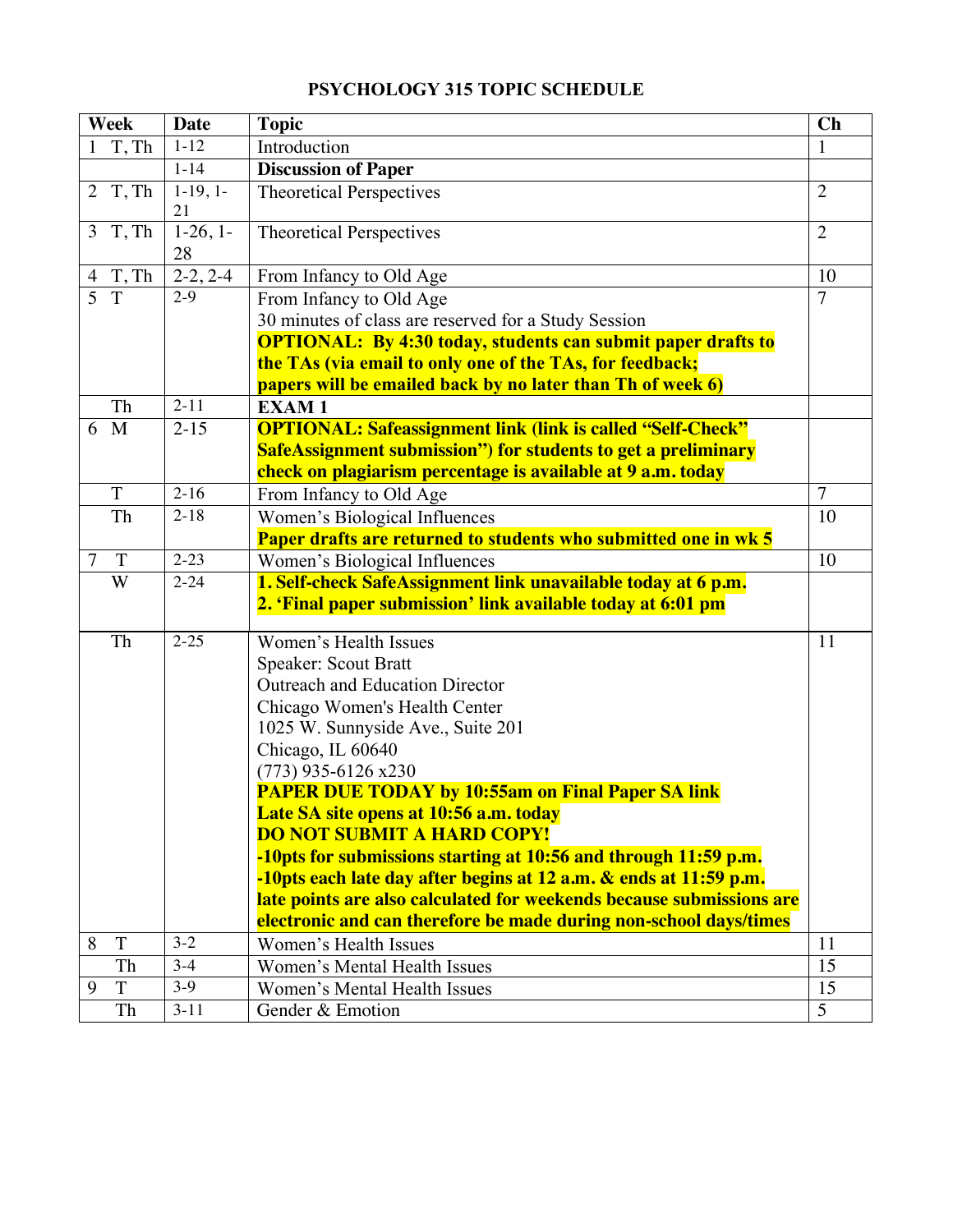| 10 T              | $3-16$        | Gender & Emotion                                           | 5              |
|-------------------|---------------|------------------------------------------------------------|----------------|
|                   |               | 30 minutes of class are reserved for a Study Session       |                |
| Th                | $3-18$        | <b>EXAM2</b>                                               |                |
| $M-F$             | <b>Spring</b> | 3-25-16 thru 3-29-16                                       |                |
|                   | <b>Break</b>  |                                                            |                |
| 11 T              | $3-29$        | Gender & Language                                          | 6              |
| Th                | $3 - 31$      | Lesbian and Bisexual Women                                 | 13             |
| $12 \overline{T}$ | $4 - 5$       | Lesbian and Bisexual Women                                 | 13             |
| Th                | $4 - 7$       | The Victimization of Women                                 | 14             |
|                   |               | Speaker on the Victimization of Women: Rachel Caidor       |                |
|                   |               | Assistant Director, Campus Advocacy Network (M/C 363)      |                |
|                   |               | <b>291 RRB</b>                                             |                |
|                   |               | 728 W. Roosevelt Road                                      |                |
|                   |               | Chicago, Illinois 60607-7106                               |                |
|                   |               | 312.996.0372(p)                                            |                |
|                   |               | 312.413.8393(f)                                            |                |
|                   |               | email: reaidor@uic.edu                                     |                |
| 13 T              | $4 - 12$      | The Victimization of Women                                 | 14             |
| Th                | $4 - 14$      | Women of Color                                             | $\overline{4}$ |
| 14 T              | $4-19$        | Women of Color                                             | $\overline{4}$ |
|                   |               | The Psychology of Men                                      | 16             |
| Th                | $4 - 21$      | Spillover class                                            |                |
| 15 T              | $4 - 26$      | <b>Retrospect and Prospect</b>                             | 17             |
|                   |               | 30 minutes of class are reserved for a Study Session       |                |
| Th                | $4 - 28$      | <b>EXAM 3 (non-cumulative); no exam during finals week</b> |                |

# **ADDITIONAL IMPORTANT INFORMATION:**

The following points reflect my basic teaching philosophy:

- 1. I see students at this educational level as young adults. I will treat you this way and not like a high school student.
- 2. Because college is not an expected educational step to take in our society, I assume you are in college because you chose it.
- 3. Somebody is paying for your education at UIC, whether by you, your parents, some scholarship/loan money, or some combination of these different sources. Given your monetary investment in school, I see you as being free to use your education in my class the way that you see fit, just as if you bought a treadmill or a gym membership. This means that I have no rules about attendance or tardiness. All of this is your call.
- 4. Because you are paying for my teaching, you are entitled to get what you paid for. Given the nature of what you are paying for, however, what you give out of it depends on both of us. So it is important for you to think about what you want out of the class, for example, what grade you want. My part is to work with you to achieve this grade, whatever that might be. So we will each play a part in helping you realize your goal. I am prepared to offer whatever reasonable support I can to help you in this process.
- 5. If you are not getting what you want out of the course both with the effort you are putting into the class and the help I am giving you, you always have the option of pursuing a grievance against me. This link is to the procedures for filing a grievance:

http://www.uic.edu/depts/dos/docs/FINAL\_VERSION\_STUDENT\_PROCEDURES.pdf. Additional resources for you are our Director of Undergraduate Studies, Dr. Evelyn Behar (behar@uic.edu), and our Department head, Dr. Mike Ragozzino (mrago@uic.edu).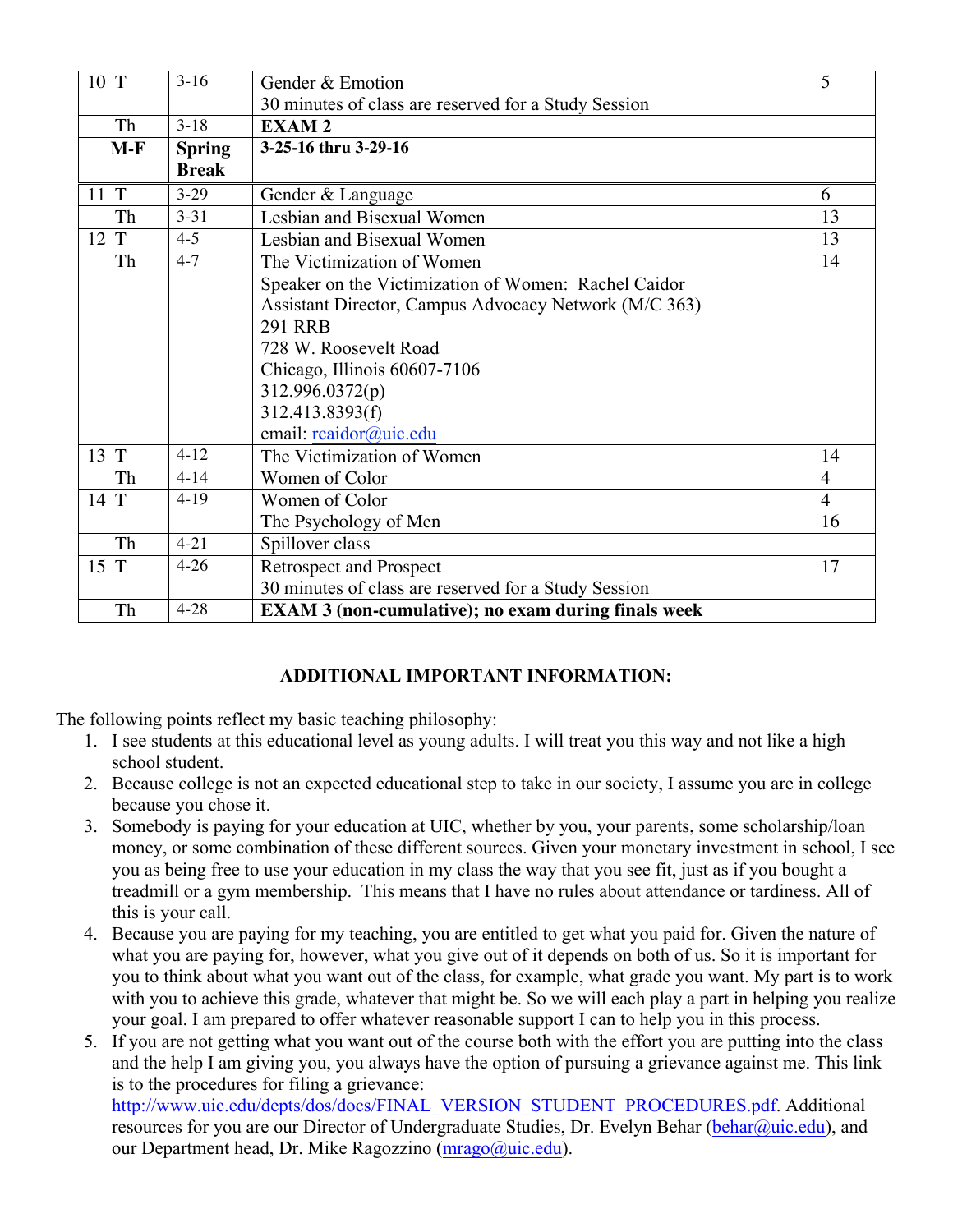6. In any work performed for this class, students must follow the guidelines regarding academic integrity as described in the UIC Student Handbook and the UIC Undergraduate Catalogue (http://dos.uic.edu/handbook.shtml; http://www.uic.edu/depts/dos/docs/FINAL\_VERSION\_STUDENT\_PROCEDURES.pdf; http://dos.uic.edu/docs/Student%20Disciplinary%20Policy.pdf; http://www.uic.edu/depts/dos/conductforstudents.shtml). Violation of these guidelines, that is, committing academic dishonesty or violating the school's code of conduct, will not be tolerated and will be subject to consequences as outlined in the Student Disciplinary Policy. The Guidelines on Academic Integrity describe what constitutes "Academic Dishonesty."

The most common problem of academic dishonesty in the preparation of assignments is cheating by plagiarizing or using non-original works. This includes using the words, ideas, or research of another person and representing them as your own without citing them. To be even more specific, plagiarism also includes copying the words or ideas of a fellow student or any other author in your papers, copying even short phrases from written work that you are using as a reference (even if you cite it properly), handing in papers you've gotten from the internet or other students, etc. You are responsible for knowing what plagiarism is and for avoiding its use. If you do not clearly understand what constitutes plagiarism, including how to properly cite a source within your paper, you should ask the instructor or your TA(s). Not knowing this has cost many a student a lot of grief and penalty via both the instructor and the university. Violation of these guidelines, that is, committing academic dishonesty will not be tolerated. The student will, at minimum, automatically fail that assignment, and judicial charges will be filed against him/her. Other penalties might be imposed depending on the specific context of the cheating (for example, in the case of the student dropping the class after the dishonesty event for whatever reason).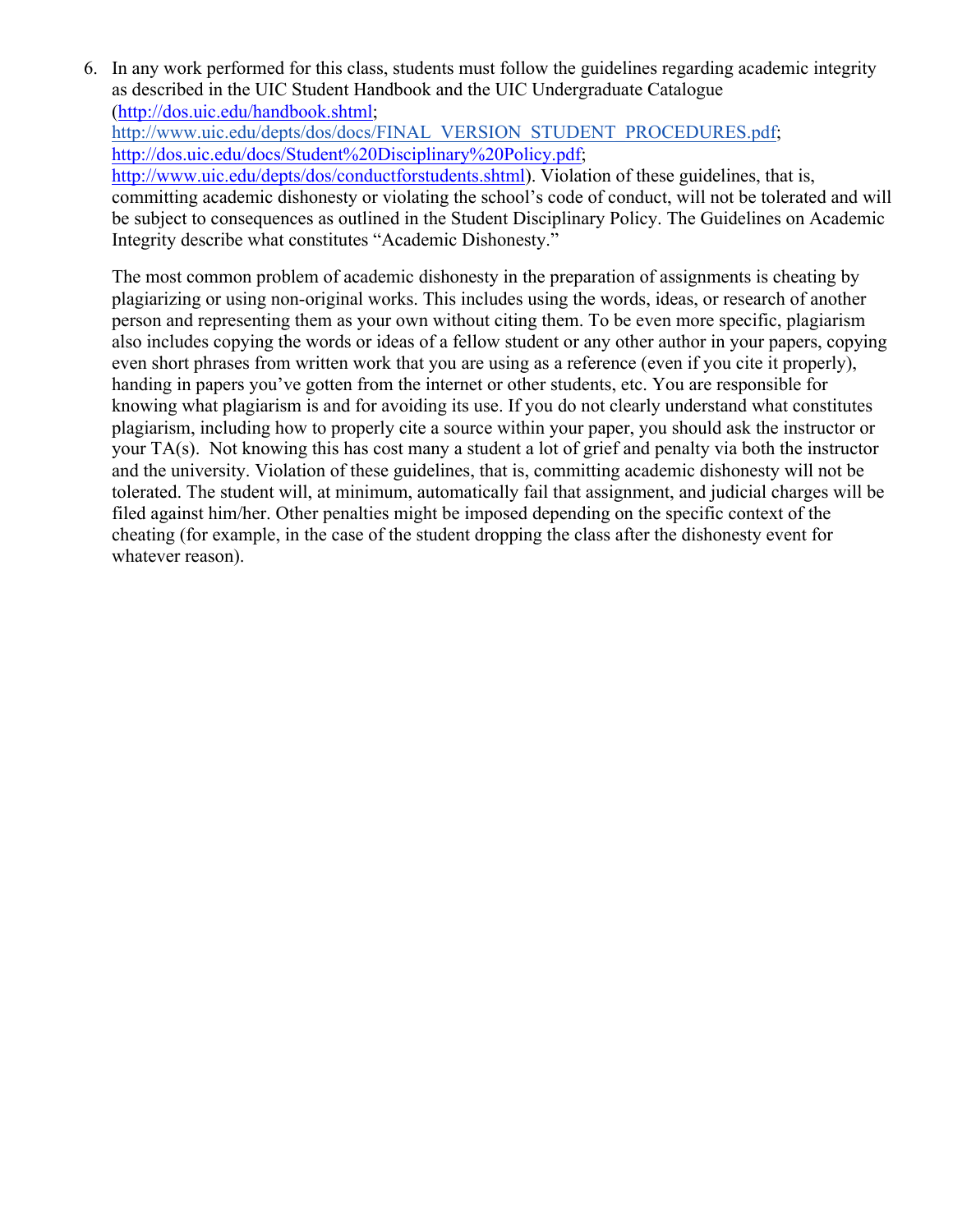#### **Page 1 of 2** Grading Rubric for Psychology 315 Paper (MUST ATTACH TO *END* OF ELECTRONIC PAPER SUBMISSION)

|        | <b>Sections</b>                                                                                                                           | <b>Totals</b> |
|--------|-------------------------------------------------------------------------------------------------------------------------------------------|---------------|
| Part 1 | Title page 5 points (note: the running head on this page is different from                                                                |               |
|        | the rest of the pages of the paper!)                                                                                                      |               |
|        | <b>Comments:</b>                                                                                                                          |               |
|        |                                                                                                                                           |               |
|        |                                                                                                                                           |               |
| Part 2 | <b>Abstract 10 points</b>                                                                                                                 |               |
|        | Approriate headers/margins, formatting (including format of running                                                                       |               |
|        | head which is different from what it looks like on title page!)                                                                           |               |
|        | <b>Comments:</b>                                                                                                                          |               |
|        |                                                                                                                                           |               |
|        |                                                                                                                                           |               |
|        | 2 points for formatting (i.e., does your formatting follow the sample paper on the                                                        |               |
|        | Purdue Owl website EXACTLY?)                                                                                                              |               |
|        | 4 points for clarity (i.e., would someone who didn't know anything about psych 315                                                        |               |
|        | understand what you mean?)                                                                                                                |               |
|        | 4 points for completeness (i.e., did you cover the main ideas from your introduction                                                      |               |
|        | and methods, including your hypothesis with some justification/support for this                                                           |               |
|        | hypothesis?)                                                                                                                              |               |
| Part 3 | Introduction (include at least 5 references, 45 pts)                                                                                      |               |
|        | Appropriate headers/margins, formatting (including format of running                                                                      |               |
|        | head which is different from what it looks like on title page!)                                                                           |               |
|        | <b>Comments:</b>                                                                                                                          |               |
|        |                                                                                                                                           |               |
|        | 10 points for four correct citations (i.e., you cited everything that needed citing using                                                 |               |
|        | APA format)                                                                                                                               |               |
|        | 15 points for clarity                                                                                                                     |               |
|        | Ask yourself:                                                                                                                             |               |
|        | Would someone who didn't know anything about psych 315 understand what<br>1.                                                              |               |
|        | you mean?                                                                                                                                 |               |
|        | 2. Do all your sentences make sense when you read them aloud?<br>3. Am I explaining all the words I am using to the reader to show that I |               |
|        | understand all the concepts I am talking about?                                                                                           |               |
|        | 15 points for completeness                                                                                                                |               |
|        | Ask yourself:                                                                                                                             |               |
|        | Am I explaining every theory that I am presenting completely?<br>1.                                                                       |               |
|        | 2. Am I explaining what happened in every study I discuss in my paper                                                                     |               |
|        | (including what their methods were and exactly what they found)                                                                           |               |
|        | Do I have a full argument about why it would be important and/or interesting<br>3.                                                        |               |
|        | to run this study?<br>Do I have a hypothesis about EVERY item in the study?<br>4.                                                         |               |
|        | Is this hypothesis supported with evidence from the literature?<br>5.                                                                     |               |
|        |                                                                                                                                           |               |